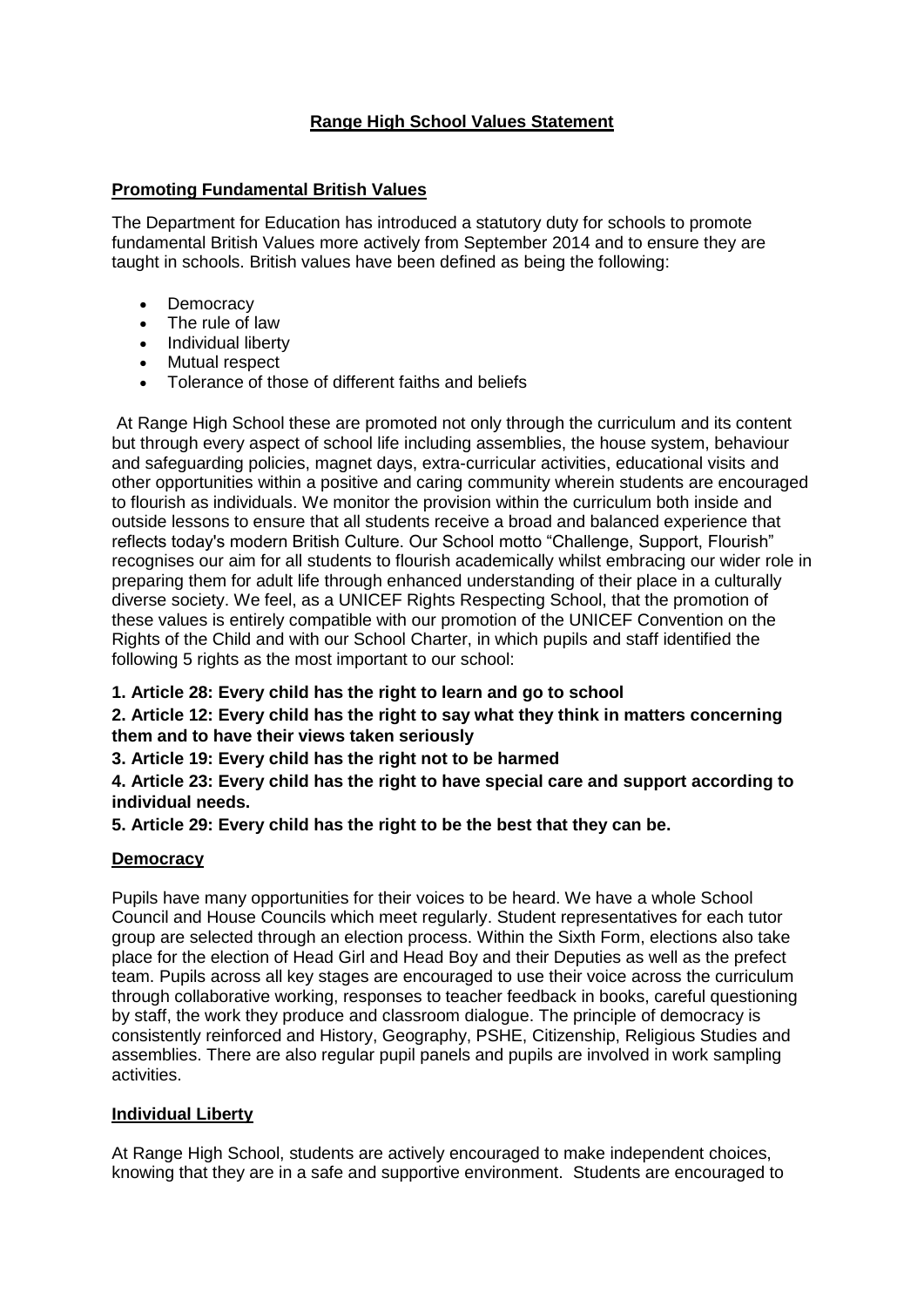understand and exercise their rights and personal freedoms and our Unicef Rights and Respecting Schools accreditation acknowledges that we are committed to developing our rights and respecting ethos, curriculum and practice to teaching our pupils about their rights in a variety of ways. They are advised how to exercise these freedoms safely, for example through our e-Safety and PSHE lessons and are encouraged to voice views in lessons in a formative manner. Students are able to make choices about the courses they will study at Key Stage 4 and 5 and are equipped with the knowledge and skills to broaden the choices they are empowered to make about future work and education. The Work Related Curriculum promotes personal awareness and offers practical support with finance and administration in order for pupils to make an effective transition from school to adulthood and employment.

## **Rule of Law**

The importance of Laws, whether they be those that govern the class, the school, or the country, are consistently reinforced throughout regular school days, as well as when dealing with behaviour and through school assemblies. Students are taught the value and reasons behind laws, that they govern and protect us, the responsibilities that this involves and the consequences when laws are broken. Visits from agencies within the community on magnet days help reinforce this message. All students sign an Acceptable Usage Policy in their ICT lessons to promote correct use of the internet and Students are explicitly taught the legal framework on a number of contemporary and social issues through the PSHE and Citizenship programmes and within humanities subjects reflect upon ethical decision making, environmental law and immigration law.

Accountability is stressed to all stakeholders including staff (Teacher's Standards), pupils (Pupil Code of Conduct), and Governors.

#### **Mutual Respect**

Respect for each other, for our school and for our community is an integral part of our school ethos. Pupils see staff model this by treating each other with respect and courtesy and we promote this in the way our pupils interact with each other in their classes and during social times.

We teach pupils about the unfairness of discrimination based on someone's faith, culture or beliefs through the RE, REAP and PSHE programmes of study. We run House charity events to actively promote mutual respect for all groups in society. We are proud of our long history of supporting pupils with physical illnesses and complex medical needs and the intensity of peer support. Following a recent assessment, Range High School has been awarded level one of the UNICEF Rights Respecting Schools Award. The accreditation acknowledges that we have been developing our rights and respecting ethos, curriculum and practice and are committed to teaching our pupils about their rights in a variety of ways. Pupils and staff have worked collaboratively to choose 5 articles from the UN Convention on the Rights of the Child and these have been presented as our school charter:

As a school we promote the importance of mutual respect through our behaviour and antibullying policies, pastoral support system, peer mentors and bully busters.

The curriculum helps pupils to learn about a wide range of people, cultures and beliefs and so develops pupils' ability to make informed decisions, form and be confident in their own identity and understand and respect that of others.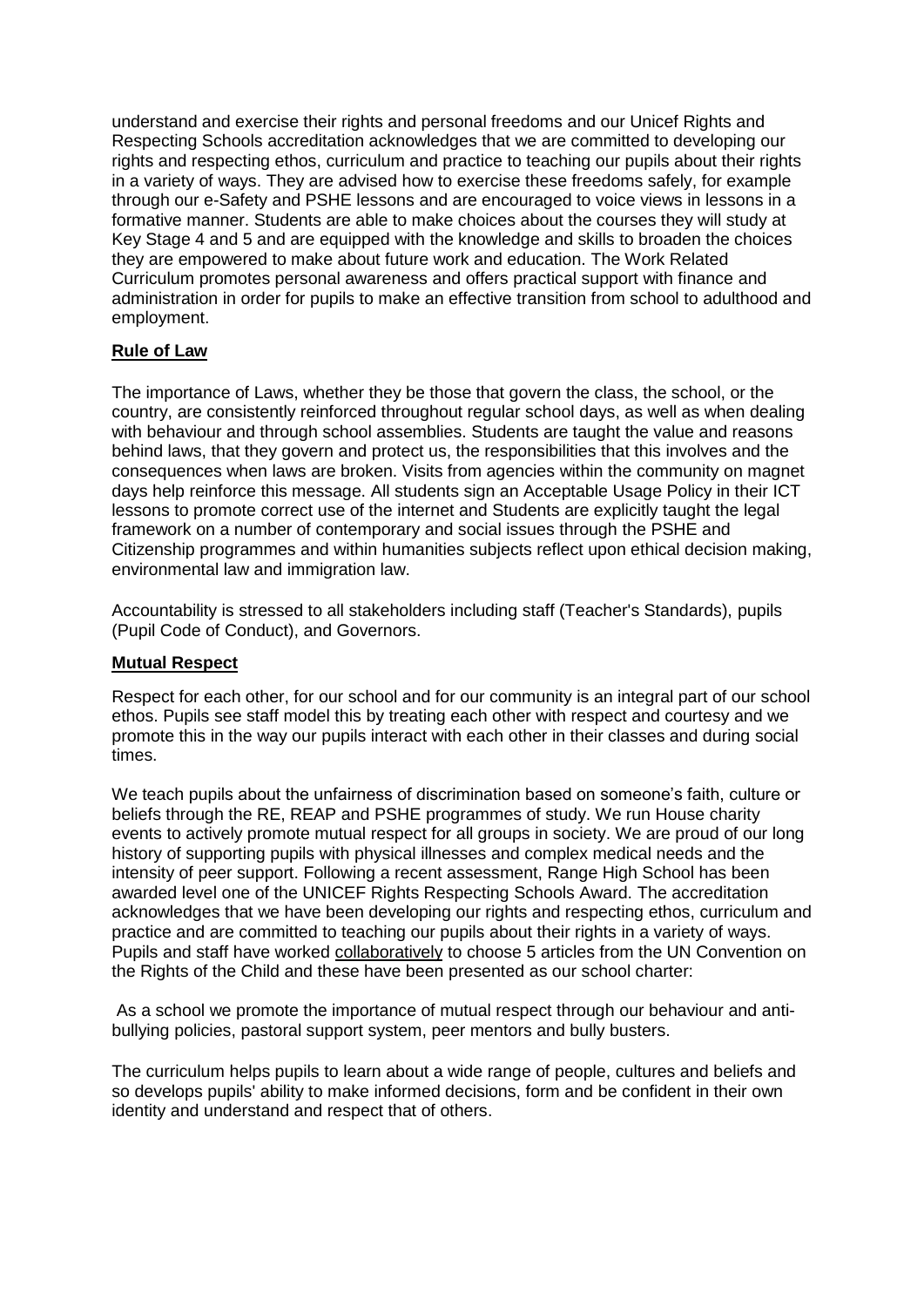### **Tolerance of Those with Different Faiths and Beliefs**

The curriculum helps students to learn about a wide range of people, cultures and beliefs and so develops students' ability to make informed decisions, form and be confident in their own identity and understand and respect that of others.

We promote the importance of learning and working together with those with different faiths and beliefs through PSHE, Citizenship and humanities subjects as well as assemblies, during tutor time and on magnet days. Our Religious Education/REAP curriculum provides a broad and balanced education on a range of faiths, religions and cultures and as a school, we are fortunate to benefit from a number of international visitors who share both their language and culture with our students. Various trips and visits such as those to religious institutions, Auschwitz, the Slavery Museum and the French and German exchanges have provided opportunities for pupils to experience these differences first hand. The MFL curriculum allows pupils to explore their own cultural identity whilst appreciating the diversity and richness of other cultures. This is of particular importance as Britain becomes an increasingly multicultural society.

The school's Equality Policy ensures that the school promotes equal opportunities for all and that there is a robust response to any instances of discrimination.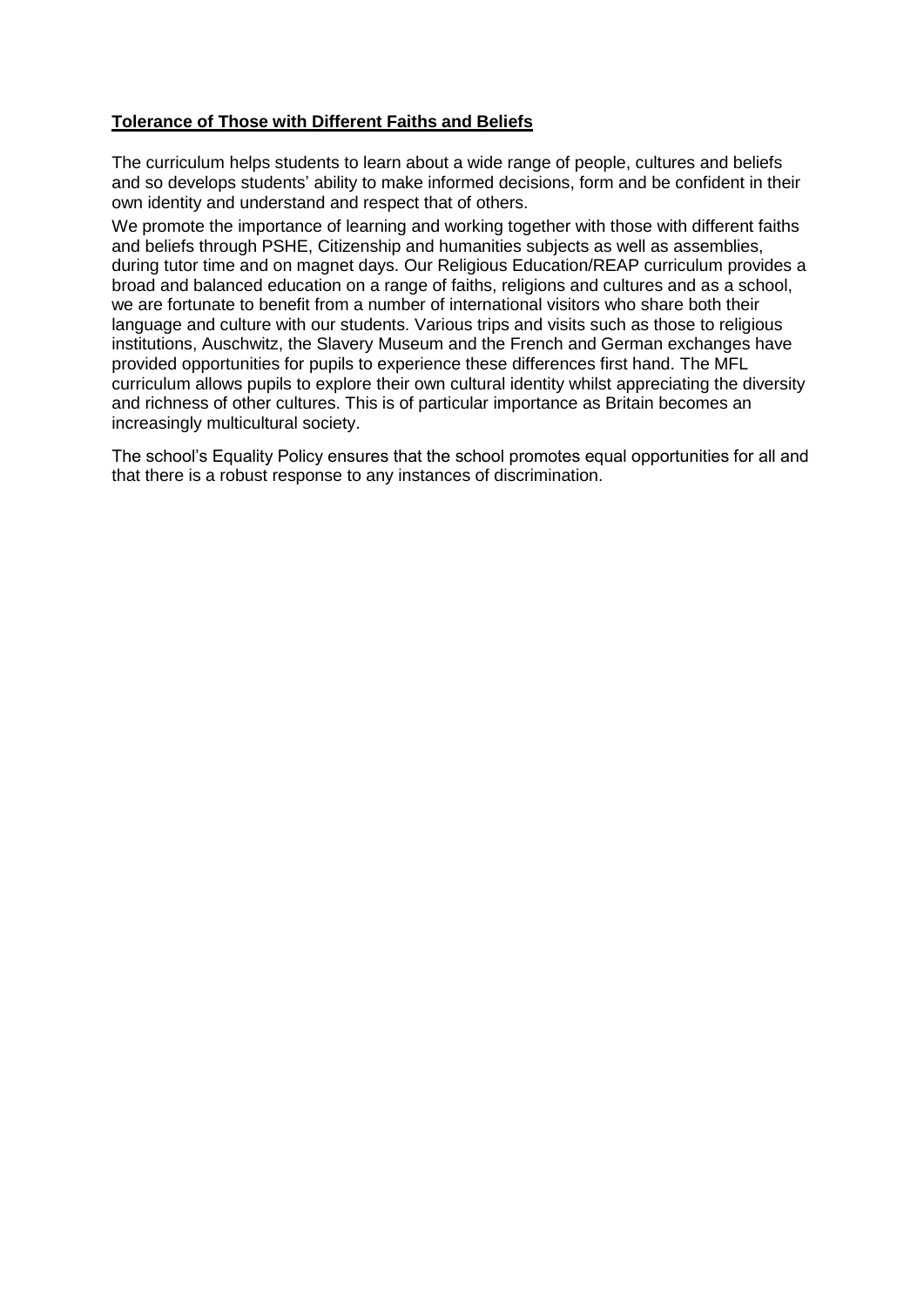# **British Values Statement - PSHE**

| <b>Section</b>            | Topic /KS - Year                                                                                                                                                              |
|---------------------------|-------------------------------------------------------------------------------------------------------------------------------------------------------------------------------|
| <b>Democracy</b>          | Being British - Year 7 - challenging<br>stereotypes and analysing our role as global<br>citizens                                                                              |
|                           | Belonging to a community $-$ Year 8 - role as<br>a pupil within the school environment and in the<br>wider community                                                          |
|                           | <b>The EU – Year 9 / 10 – The EU countries</b><br>Development Aid<br>The UN Convention                                                                                        |
| <b>Rule of Law</b>        | Safety - Year 7 - Firework Safety and the law<br>Cycle Safety and the law<br>In-car safety                                                                                    |
|                           | Drugs, Alcohol, Smoking - All years - An<br>awareness of the dangers and the law                                                                                              |
|                           | <b>Internet use</b> $-$ All years $-$ Safe use of the<br>internet Legal, moral & social consequences of<br>internet misuse / sending explicit images<br>Accountability online |
|                           | <b>Relationships</b> – Year 8 – Sexual Relationships<br>and the law                                                                                                           |
|                           | <b>Crime</b> – Year 10 - The Youth Justice System                                                                                                                             |
| <b>Individual liberty</b> | <b>Dealing with change - Year 7 - Coping with</b><br>increased independence as they begin their<br>secondary education                                                        |
|                           | Relationships and Sexual Identity - Year 7 -<br>The freedom to make the right choices<br>Year 9 - Sexual Health and Teenage<br>Pregnancy                                      |
|                           | Drugs, Alcohol, Smoking - Year 8 - Coping<br>with peer pressure                                                                                                               |
|                           | Lifestyle - Year 8 - Managing money<br>independently<br>Managing your diet                                                                                                    |
|                           | <b>Choices</b> – Year $10$ – Coping with change<br>Effective studying methods & multiple<br>intelligences                                                                     |
|                           | <b>Employability</b> $-$ Year 11 $-$ preparation for the                                                                                                                      |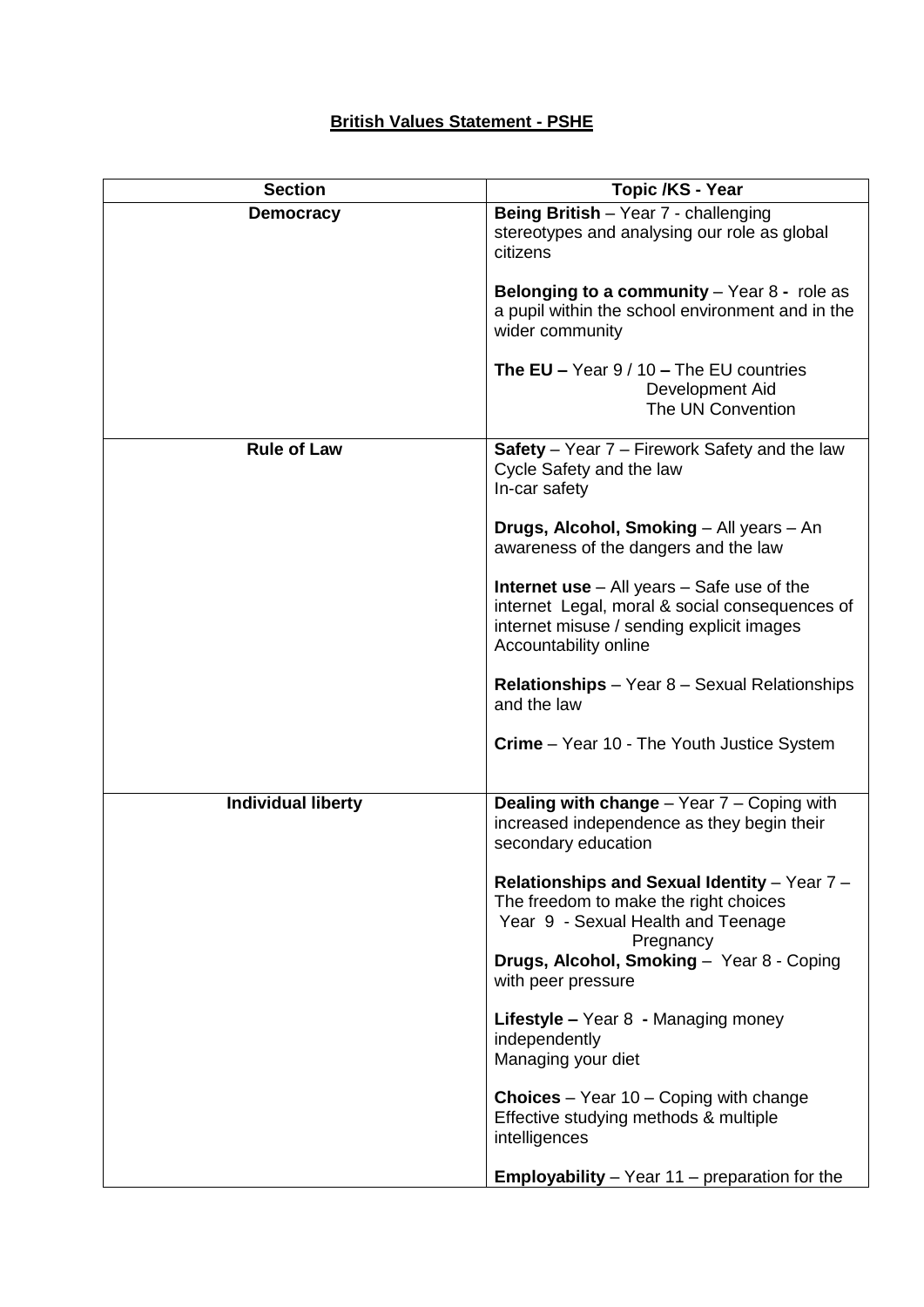|                                            | working world & budget challenges                                                                                                                                                                                                                     |
|--------------------------------------------|-------------------------------------------------------------------------------------------------------------------------------------------------------------------------------------------------------------------------------------------------------|
| <b>Mutual respect</b>                      | Listening and Communicating - Year 7 -<br>Coping with sensitive issues, showing empathy<br>and how to show others that you care                                                                                                                       |
|                                            | <b>Friendships –</b> Year $7$ – The qualities of a good<br>friend and how to react when friendships turn<br>sour                                                                                                                                      |
|                                            | <b>Relationships</b> $-$ Year $7$ $-$ Understanding the<br>three R's in a relationship (Rights,<br>Responsibilities & Roles) & homophobic bullying<br><b>Family Life</b> $-$ Year $8$ – The changing nature of<br>family life & roles within the home |
|                                            | <b>Emotional Health</b> – Year 9 - Dealing with<br>prejudice<br>Coping with depression<br>Year 11 – Coping with exam stress                                                                                                                           |
| Tolerance of those of different faiths and | Citizenship - Year $7$ - Our role as global                                                                                                                                                                                                           |
| <b>beliefs</b>                             | citizens and how to debate global issue                                                                                                                                                                                                               |
|                                            | <b>Discrimination</b> – Year $9$ /Year 10 – The power<br>of prejudice and questioning assumptions                                                                                                                                                     |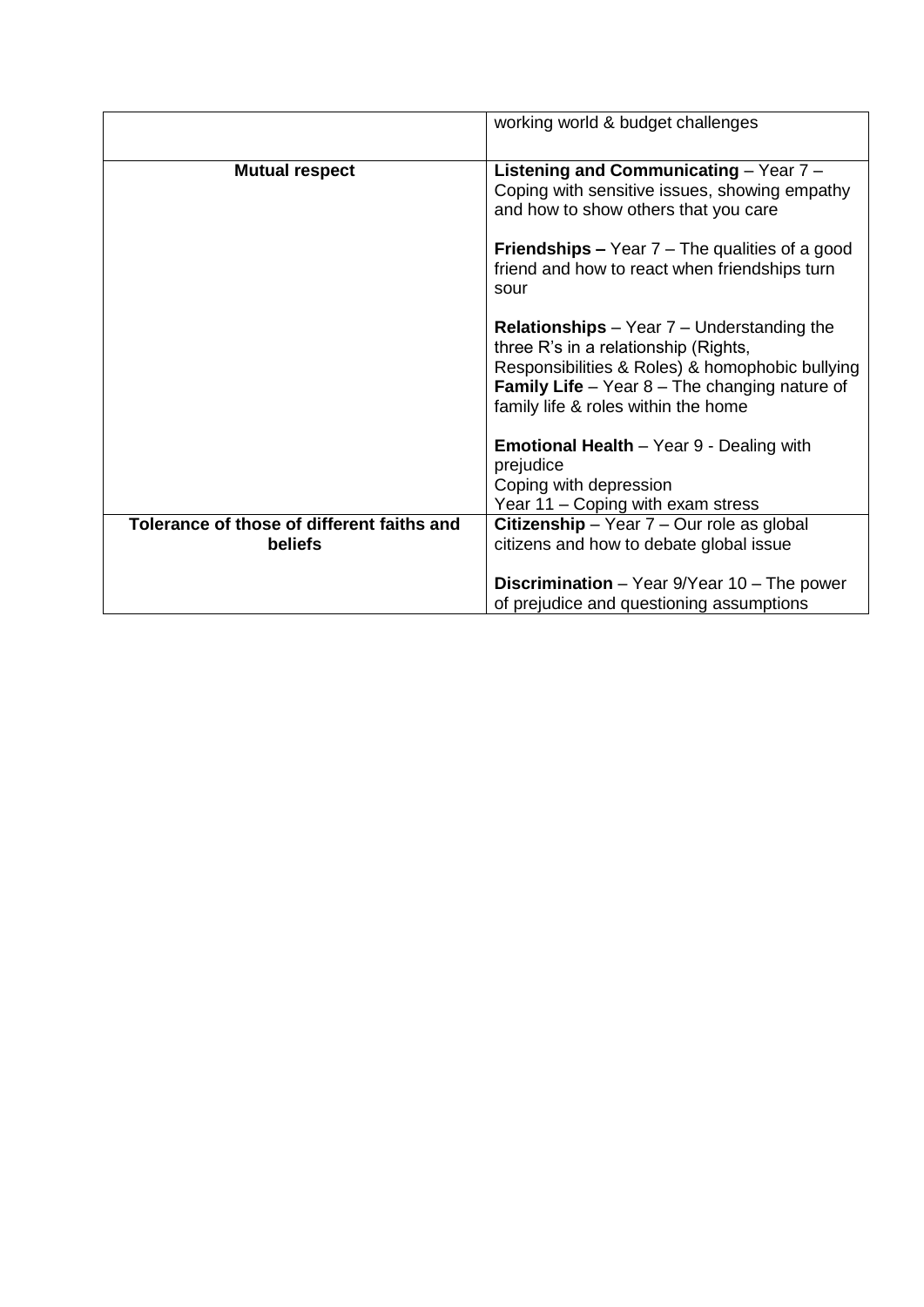# **British Values Statement - History**

| <b>Section</b>     | <b>Topic</b>                                                                                                                                                                                        | <b>Ks/Year</b>    |
|--------------------|-----------------------------------------------------------------------------------------------------------------------------------------------------------------------------------------------------|-------------------|
| Democracy          | Medieval History-<br>Magna<br>Carta, Peasants' Revolt.                                                                                                                                              | Year 7            |
|                    | Tudor and Stuart monarchs,<br>Civil War                                                                                                                                                             | Year <sub>8</sub> |
|                    | United States Depth Study<br>and The Cold War                                                                                                                                                       | <b>GCSE</b>       |
|                    | Germany Democracy and<br>Dictatorship 1933-1963-Nazi<br>rule and post war                                                                                                                           |                   |
|                    | reconstruction.                                                                                                                                                                                     | A Level           |
| Rule of Law        | Monarchy, power and<br>control-see above.                                                                                                                                                           | Year <sub>7</sub> |
|                    | United States Depth Study<br>and The Cold War                                                                                                                                                       | <b>GCSE</b>       |
|                    | <b>British Domestic Issues</b><br>1918-1951-how governments<br>dealt with economic and<br>social issues in the inter war<br>years and after World War<br>Two                                        | A Level           |
|                    | Russia; One Hundred Year<br>Study- dictatorship under<br><b>Tsarist rule and Communism</b>                                                                                                          | A Level           |
| Individual liberty | Medieval History- see above                                                                                                                                                                         | Year <sub>7</sub> |
|                    | Slavery-the fight to end<br>slavery                                                                                                                                                                 | Year <sub>9</sub> |
|                    | Study of First and Second<br>World War, including the<br>impact of the wars on<br>society, conscientious<br>objection in the first world<br>war, extension of<br>government control over<br>society | Year <sub>9</sub> |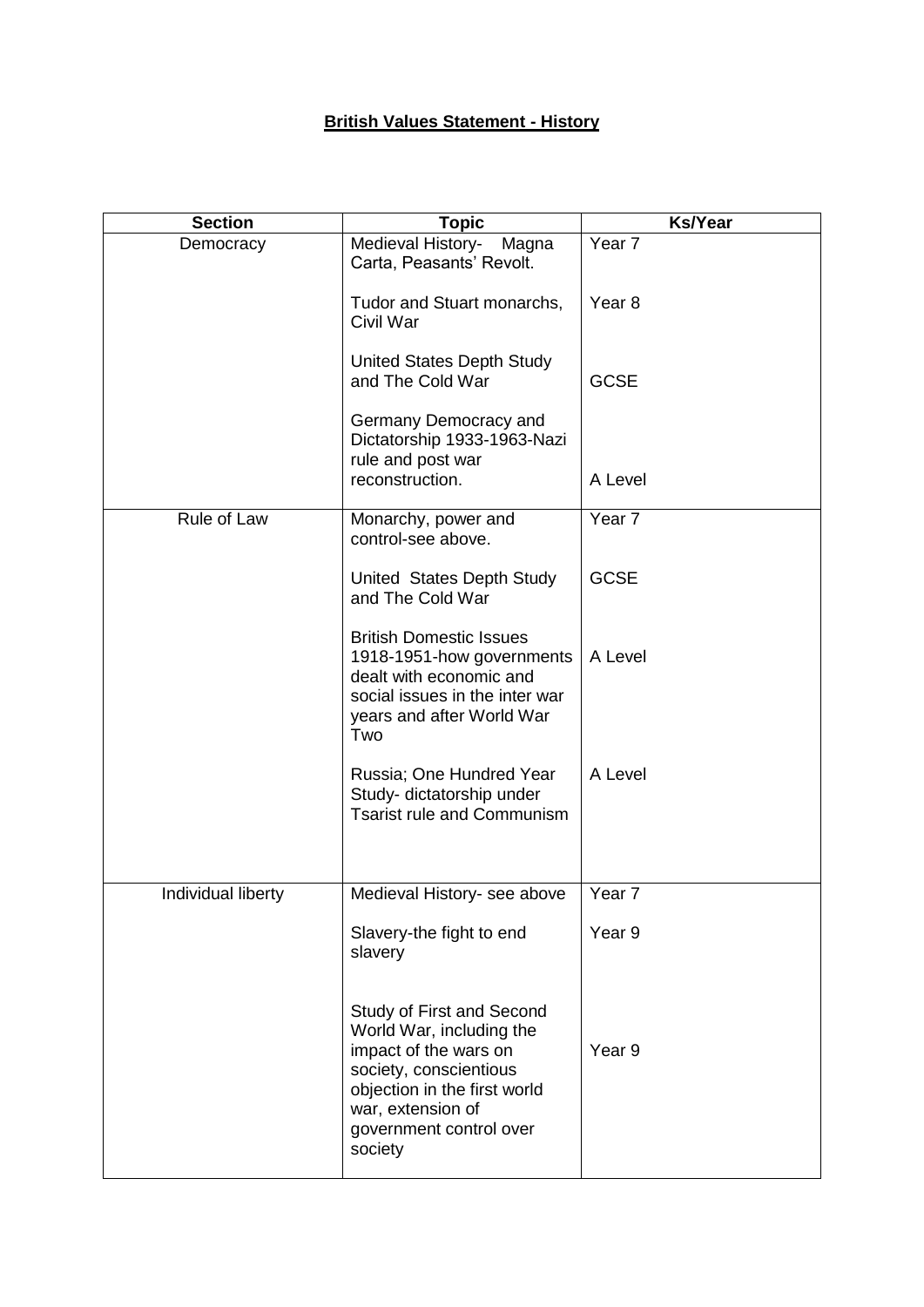|                                                       | Battlefield Visit to France and<br>Belgium-remembrance. |                   |
|-------------------------------------------------------|---------------------------------------------------------|-------------------|
| Mutual respect                                        | Medieval History- importance<br>of different religions  | Year <sub>7</sub> |
|                                                       | Holocaust study                                         | Year 9            |
|                                                       | <b>Auschwitz Visit</b>                                  | Year 12           |
|                                                       |                                                         |                   |
| Tolerance of those of<br>different faiths and beliefs | See above-mutual respect                                | Year <sub>7</sub> |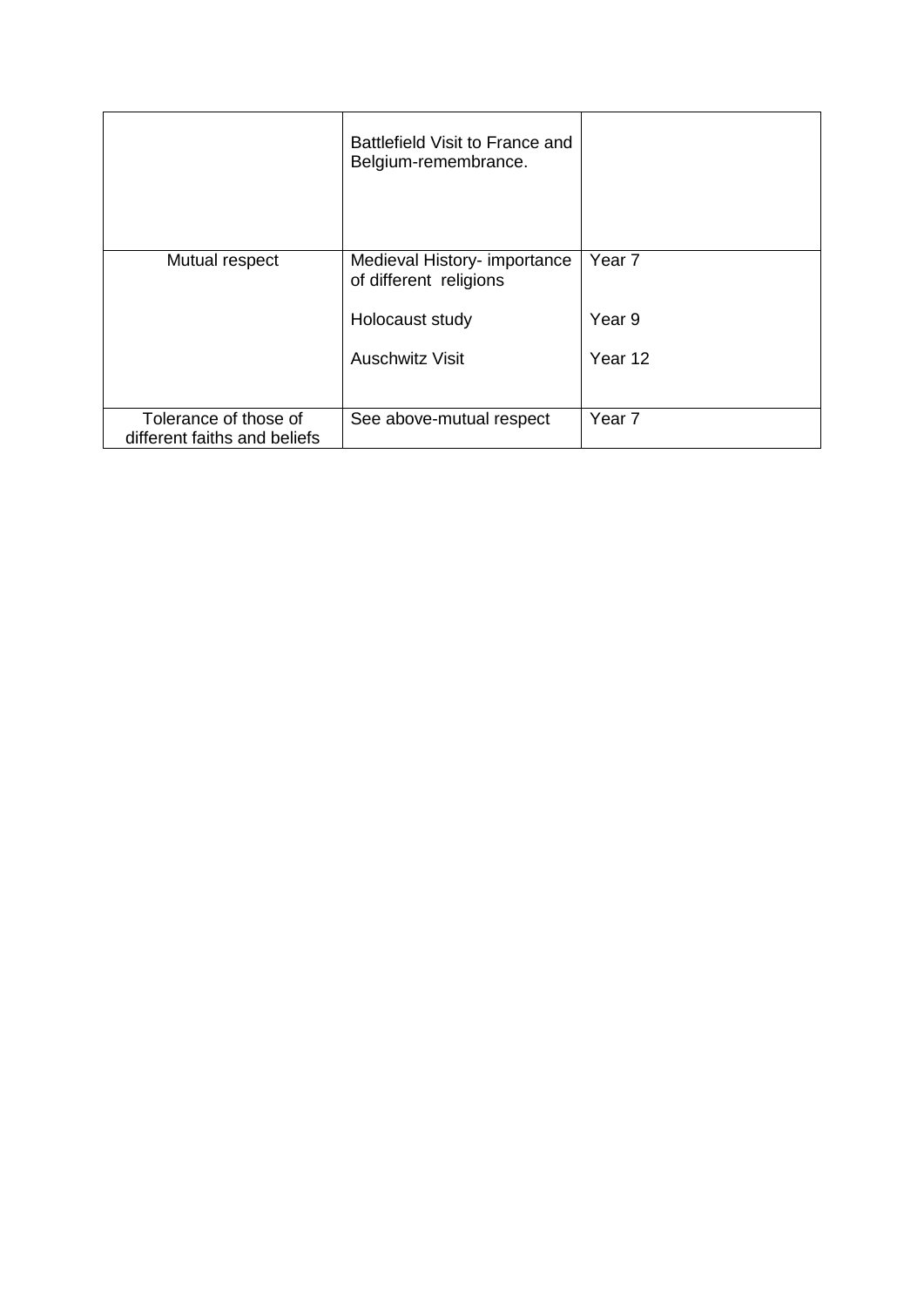# **British Values Statement – Geography**

| <b>Section</b>                                     | Topic /KS - Year                                                                                                                                                                                                    |
|----------------------------------------------------|---------------------------------------------------------------------------------------------------------------------------------------------------------------------------------------------------------------------|
| Democracy                                          | Being British - Year 7 - Pupils are taught<br>about what it means to be British and the role<br>democracy has had on shaping the country.                                                                           |
| Rule of Law                                        | Fantastic Places - Year 7 - Environmental law<br>and code of conduct and the implications of<br>breaking that.                                                                                                      |
|                                                    | <b>Tourism</b> $-$ Year 8 $-$ Understanding the<br>importance of environmental law.                                                                                                                                 |
|                                                    | Population Change - Year 11 - Understanding<br>the laws that are set in place about immigration<br>and appreciating Britain's place in the EU and<br>the Freedom of movement within the member<br>states of the EU. |
| Individual liberty                                 | Being British - Year 7 - Understanding how<br>individual liberty has shaped the country we live<br>in today.                                                                                                        |
|                                                    | Rich World/Poor World - Year 8 -<br>Understanding how conflict can occur due to<br>differences in beliefs and how people have been<br>persecuted because of that (Darfur).                                          |
|                                                    | <b>China</b> – Year $8$ – Making comparisons with the<br>individual liberty we are allowed in the UK and<br>comparing it with another country.                                                                      |
| Mutual respect                                     | Rich World/Poor World - Year 8 - Fair Trade.<br>Understanding how fair trade can lead to mutual<br>respect and a fair society.                                                                                      |
| Tolerance of those of different faiths and beliefs | <b>China</b> – Year $8$ – Understanding how British<br>society is tolerant compared to other parts of the<br>world with a named example and how the<br>freedom we are granted is not universal.                     |
|                                                    | <b>Population Change - Year 11 - Tackling the</b><br>issues of migration from European and non-<br>European countries and looking at the positives<br>people can bring from different faiths and<br>backgrounds.    |